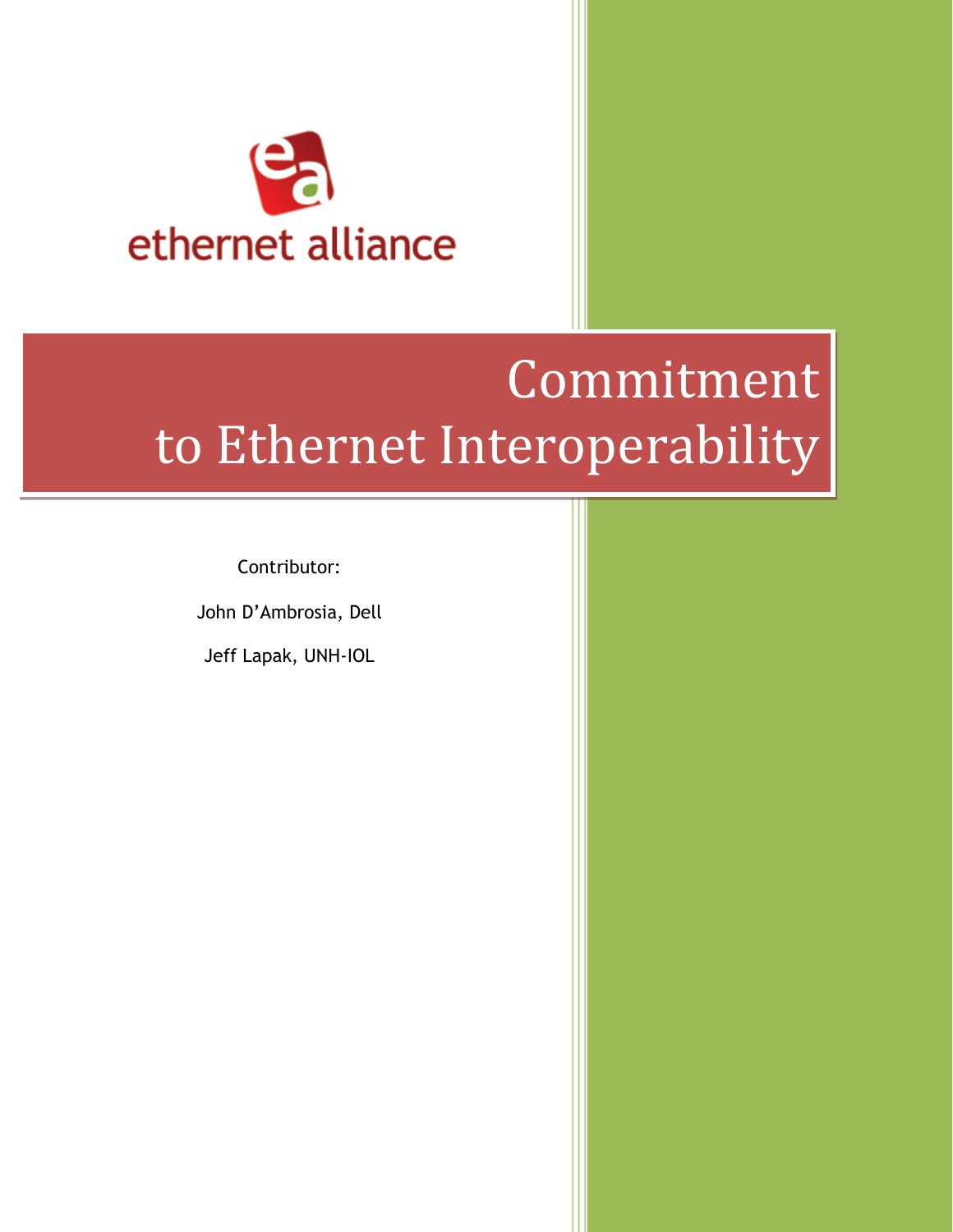

#### **Executive Summary**

Ensuring multi-vendor interoperability in Ethernet demands industry commitment from the very start of any development in the IEEE 802.3™ Ethernet standards family. In fact, the effort to extend Ethernet's hallmark interoperability is evident earlier and earlier in the process of growing the technology to support new markets, applications and speeds.

As the global information technology (IT) community is challenged to move more quickly than ever to introduce new capabilities, the global Ethernet ecosystem also must move faster to ensure multi-vendor interoperability as standards and technologies evolve. Recent Ethernet Alliance activities around 25 Gigabit, 40 Gigabit and 100 Gigabit Ethernet (25GbE, 40GbE and 100GbE) underscore this point.

## **No Overnight Success**

There are many attributes in Ethernet's favor, but perhaps the singular key to Ethernet's phenomenal success globally is that it works—and, more precisely, that it works together with other Ethernet speeds, types and vendors. A well-founded expectation has gathered over decades among diverse users worldwide, that when one Ethernet-based device is connected with others, data transmission is going to happen—seamlessly, at the performance levels stated, and in a cost-effective manner. You plug it in, and it works—that's Ethernet.

In a constantly evolving technology space, even one that is as established as Ethernet, innovation in application demands, features and capabilities render the job of ensuring interoperability a never-ending task. Standards-based interoperability has to be constantly and consistently shown, and that's one of the Ethernet Alliance's most valuable roles for the global Ethernet ecosystem. Real-world interoperability demands a lot of intentional work and keen, ongoing vigilance as the space evolves, and it certainly doesn't happen overnight—even in Ethernet.

As amendments to and extensions of the IEEE 802.3 Ethernet family of standards are crafted, interoperability remains a point of constant focus throughout the opendevelopment process. Additionally, the substantial post-standard development work,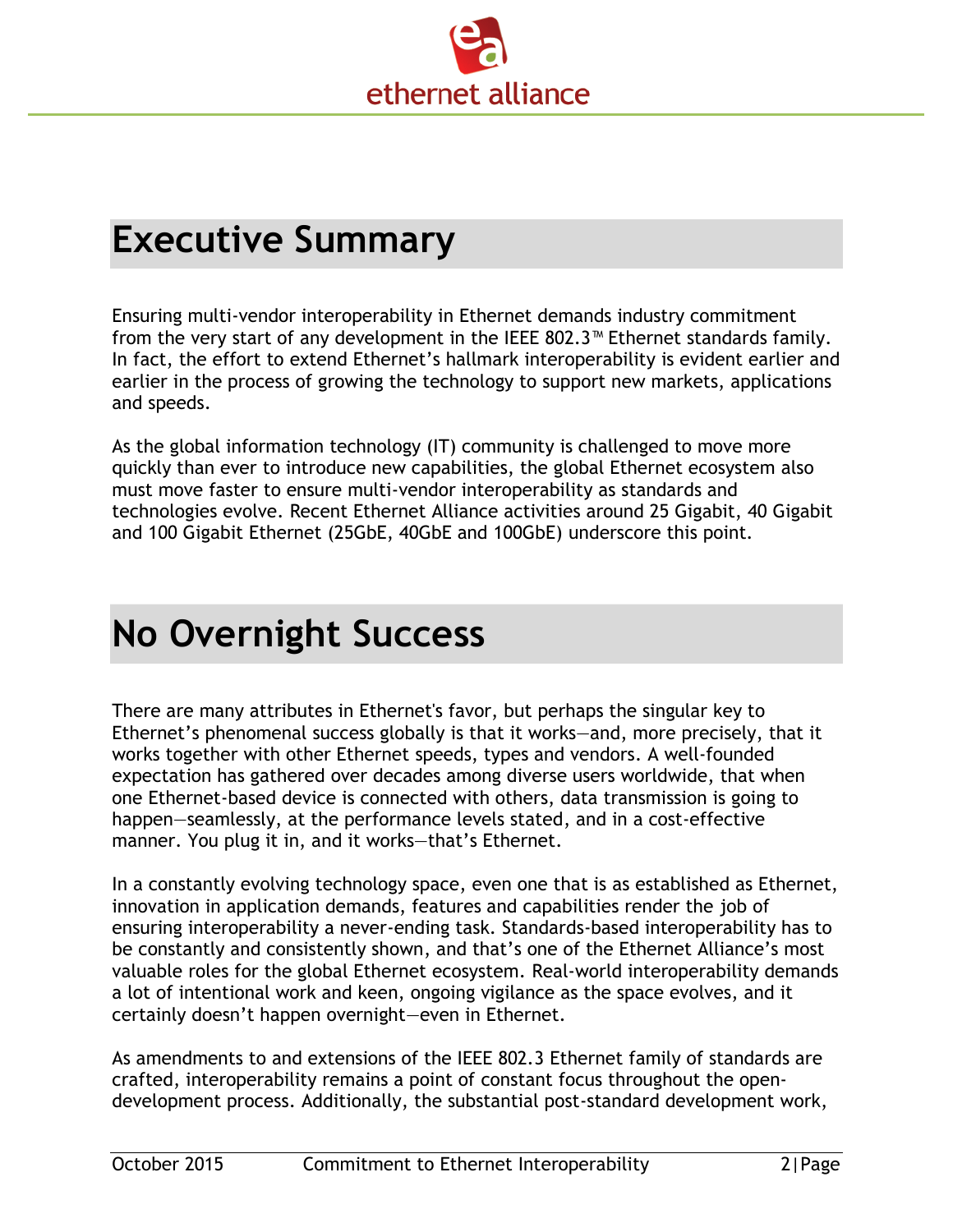

performed by the industry and the Ethernet Alliance, is all about ensuring the technology's multi-vendor interoperability.

The footprint of Ethernet end users overlays almost every industry and every market around the world. It's a very diverse group of individuals with unique needs, goals and challenges. However, they are united in one very important way: no matter which vendor's Ethernet switches and servers they deploy, regardless of whether they change connection medium, switch cable lengths, etc., what all Ethernet users most want and need is assurance that, when they use Ethernet, it's going to work.

And it does.

The privilege of being able to make just that simple statement—"*you plug it in, and it works"*—demands a massive investment and effort among the Ethernet ecosystem globally, throughout innovation in IEEE 802.3 standards and Ethernet technology.

#### **Bringing Together the Global Ecosystem**

The Ethernet Alliance is a global consortium dedicated to the continued success and advancement of Ethernet technologies. Its largest-ever multi-vendor "plugfest" took place in June 2015 at the University of New Hampshire InterOperability Laboratory (UNH-IOL), a 32,000-square-foot, state-of-the-art network and data communications testing facility in Durham, New Hampshire, United States.

During the event hosted by the Ethernet Alliance at the UNH-IOL, a complete testing ecosystem was staged for a 40GbE and 100GbE plugfest. This plugfest brought together all of the components in the Ethernet ecosystem to test the interoperability between 40GbE and 100GbE solutions. Additionally, a technical feasibility event on 25 Gigabit per second (25Gb/s) technologies was held to assess the state of these technologies and provide input into the IEEE P802.3by™ Task Force, which is currently working on defining the 25GbE standard. This early testing will help to optimize future interoperability of 25 Gigabit Ethernet (25GbE).

Plugfests are a relative representation of interoperability in the larger global market. Stakeholders, including competitors, from across the Ethernet ecosystem convene to connect equipment from different vendors, testing whether traffic is exchanged as intended. Given the breadth of participation, it is an environment that cannot be easily created in a single company's lab. However, the Ethernet Alliance, the premier global champion for all things Ethernet, and the UNH-IOL, globally recognized for Ethernet testing excellence for more than 25 years, are positioned to provide a fertile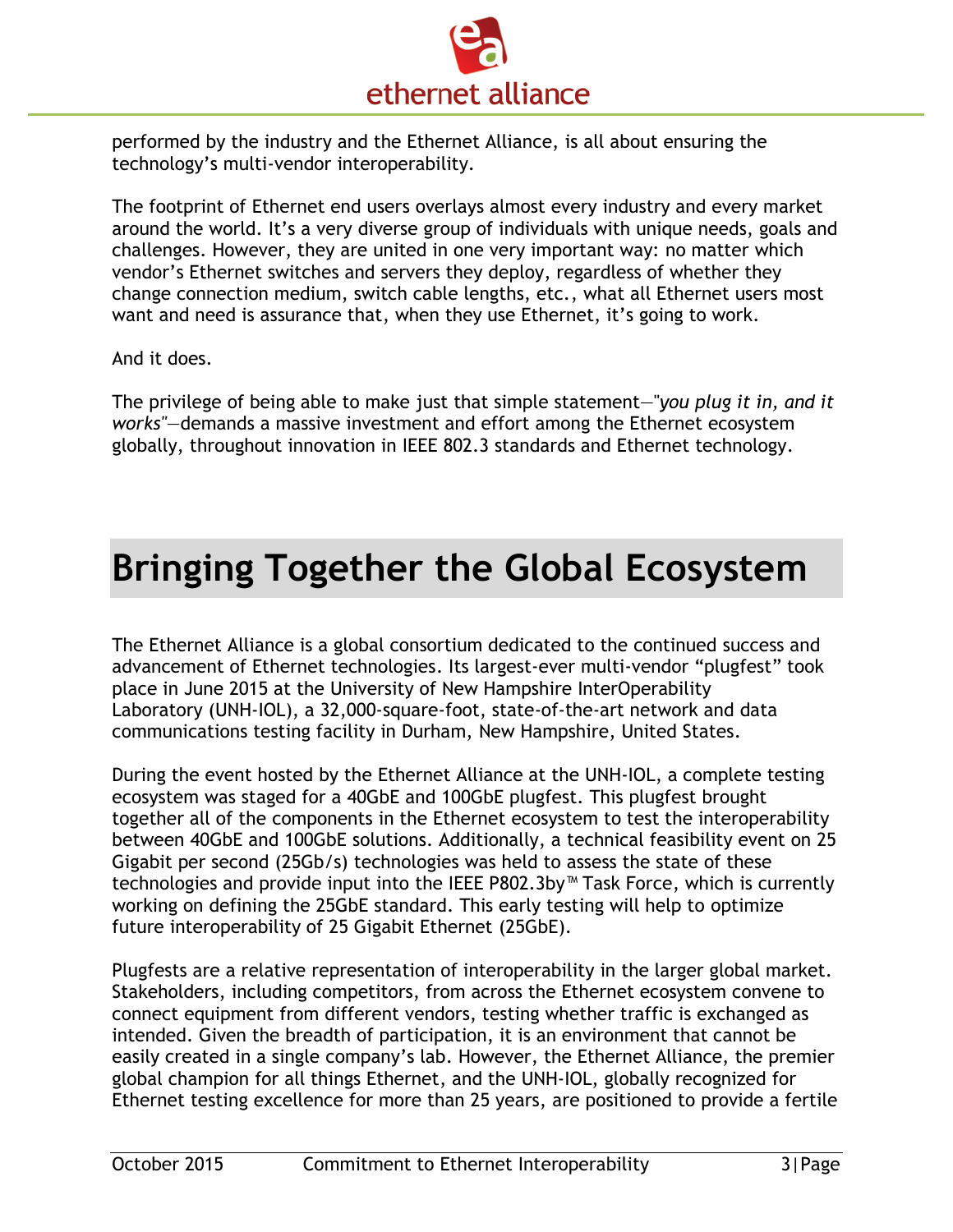

ground to test and verify interoperability between Ethernet's tremendous array of vendors. Issues can sometimes be corrected as they arise, and, even if they cannot be resolved during the plugfest itself, the vendors return to their laboratories with information to more quickly eliminate problems than would've been possible working in isolation from one another.



## **The 40GbE and 100GbE Plugfest**

The Ethernet Alliance 40GbE and 100GbE Plugfest at UNH-IOL in June 2015 provided a rigorous environment enabling the testing of 40GbE and 100GbE operation over scenarios including the various optical and copper solutions that define these two families. Literally thousands of tests were performed.

Imagine an end station in a typical Ethernet infrastructure and all of the elements between it and another end station somewhere across the cloud. Now imagine 10 such end stations, *A* through *J*, and all of the different ways to interconnect over different cable lengths. It's a huge number of variables, considering the different types of fiber, different cable lengths and different regions that might be involved. The network very quickly becomes a huge testing matrix that the plugfest seeks to capture for the Ethernet ecosystem. This is the complex reality on which the testing in an Ethernet Alliance plugfest is predicated.

Twenty-two companies representing a large, diverse array of technology—cabling, chip, connector, optics, system and test equipment—participated in the testing for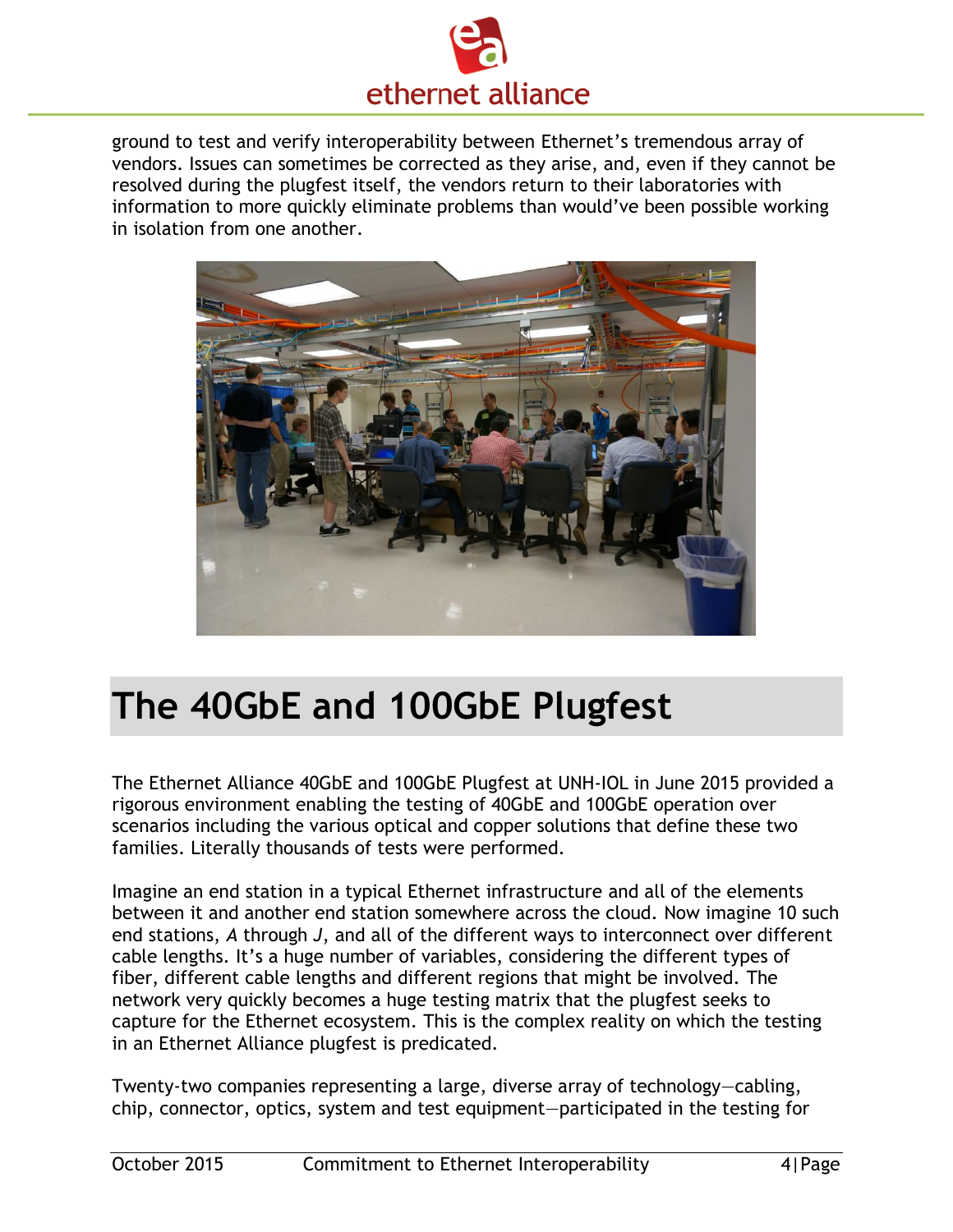

40GbE/100GbE. Among the many companies and organizations taking part were Amphenol Corporation; Arista Networks, Inc.; Avago Technologies Ltd.; Cisco Systems, Inc.; Cube Optics AG; Dell, Inc.; FCI; Hitachi, Ltd.; Intel Corporation; Ixia; JDS Uniphase Corp. (JDSU); LUXSHARE-ICT; Marvell Technology Group Ltd.; Mellanox Technologies Ltd.; Molex Incorporated; Oclaro, Inc.; QLogic Corporation; Semtech Corporation; Spirent Communications Plc.; TE Connectivity Ltd.; Teledyne LeCroy, Inc., and Xilinx, Inc.

While 40GbE has been adopted globally after its ratification five years ago, its users have been primarily mega-scale data centers. But with 40GbE and 100GbE set for a move from mega-scale data centers to the broad market, Ethernet users want the flexibility to pick among a broader range of vendors. With such multi-vendor interoperability demonstrated, the end user can be assured that Ethernet products will work together. Competition usually forces costs to come down and lead toward wider adoption.

### **25Gb/s Technical Feasibility**

The Ethernet Alliance 25Gb/s technical feasibility event took place concurrently, in a separate room at the UNH-IOL. With the IEEE 802.3 25GbE standards-development project rapidly progressing through its stages, the broad testing at the Ethernet Alliance event provides valuable input from vendors to inform the IEEE P802.3by Task Force's effort.

In the case of 25GbE, the signaling technology is mature—having been developed as a building block for enabling 100GbE networking. The task now is to undertake all of the due diligence to make it interoperable across multiple vendors. With the 25GbE standard not yet in the working-group ballot stage, it is impressive to see this style of testing so early in the development process, which says a lot of about industry's commitment to interoperability.

Participating companies included Amphenol Corporation; Arista Networks, Inc.; Cisco Systems, Inc.; Dell, Inc.; FCI; Hitachi, Ltd.; Intel Corporation; Ixia; LUXSHARE-ICT; Marvell Technology Group Ltd.; Mellanox Technologies Ltd.; Molex Incorporated; QLogic Corporation; Spirent Communications Plc.; TE Connectivity Ltd.; and Xilinx, Inc. The fact that the Ethernet Alliance 25 GbE technical feasibility testing at UNH-IOL drew so many companies is a strong indicator of the high level of market interest in multi-vendor interoperability.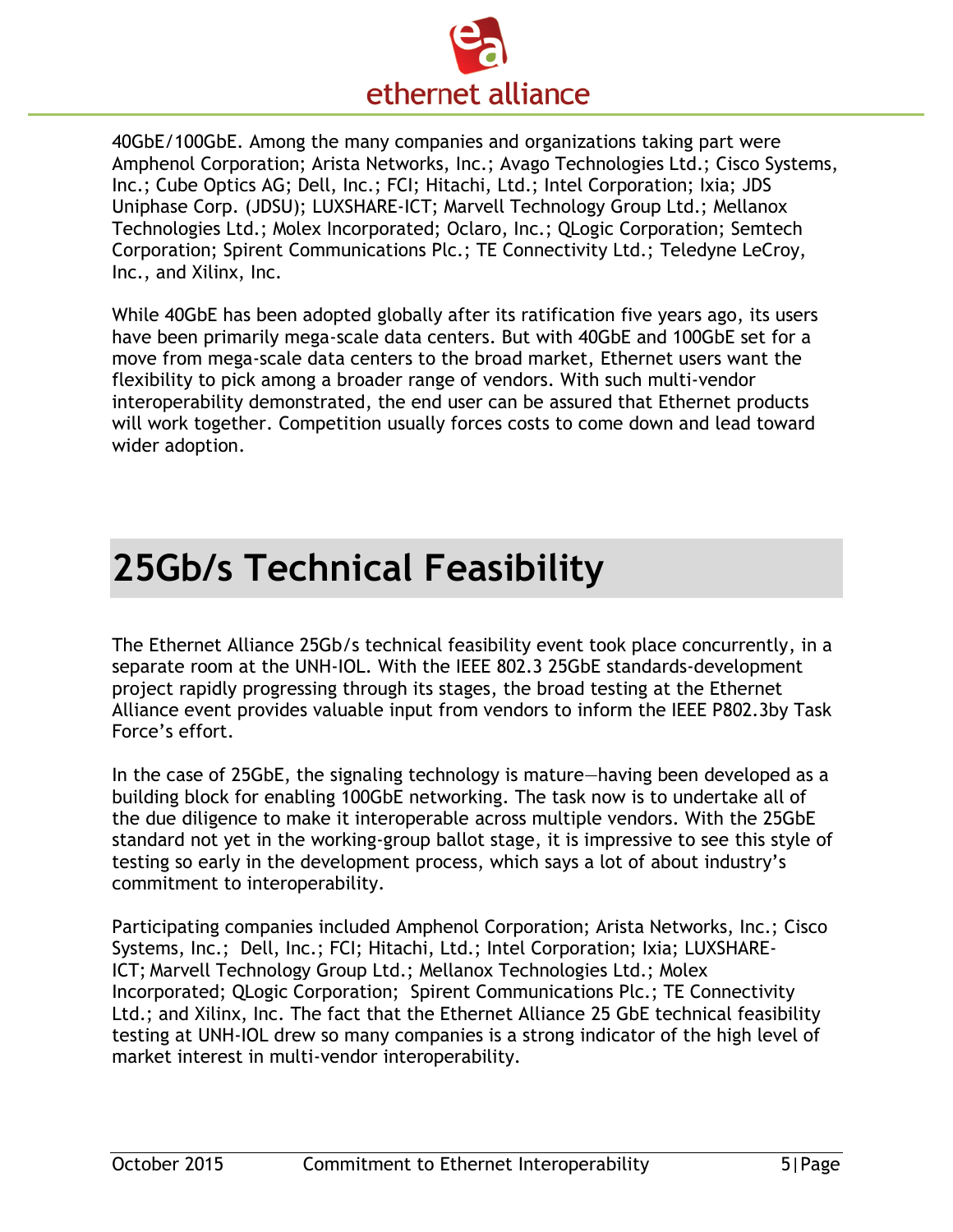

## **Conclusion**

Interoperability is an especially key concern in Ethernet networking because of the number and breadth of products that are available in the market. The technology's constant innovation also leads to breakthroughs and unintended consequences. Multiple vendors supply the core and edge switches, network interface cards (NICs), physical media, routers and storage for Ethernet networks, and Ethernet and the physical layers that it supports are undergoing continuous change.

Testing such as that undertaken in the Ethernet Alliance Event at UNH-IOL in June 2015 is one crucial element of a commitment to fostering the multi-vendor interoperability that drives Ethernet's continued growth and expansion. With the IEEE 802.3 Ethernet standards family expanding rapidly based on industry interest into new markets and applications, such events will grow only more frequent and important.



Look to the Ethernet Alliance in the coming months for further data on 25GbE, 40GbE and 100GbE interoperability and more opportunities to engage in building multivendor interoperability in Ethernet. The Ethernet Alliance has the membership breadth across the Ethernet ecosystem and the singular focus to bring together such a diversity of stakeholders in a vendor-neutral environment to advance real-world interoperability.

For more information about the Ethernet Alliance, please